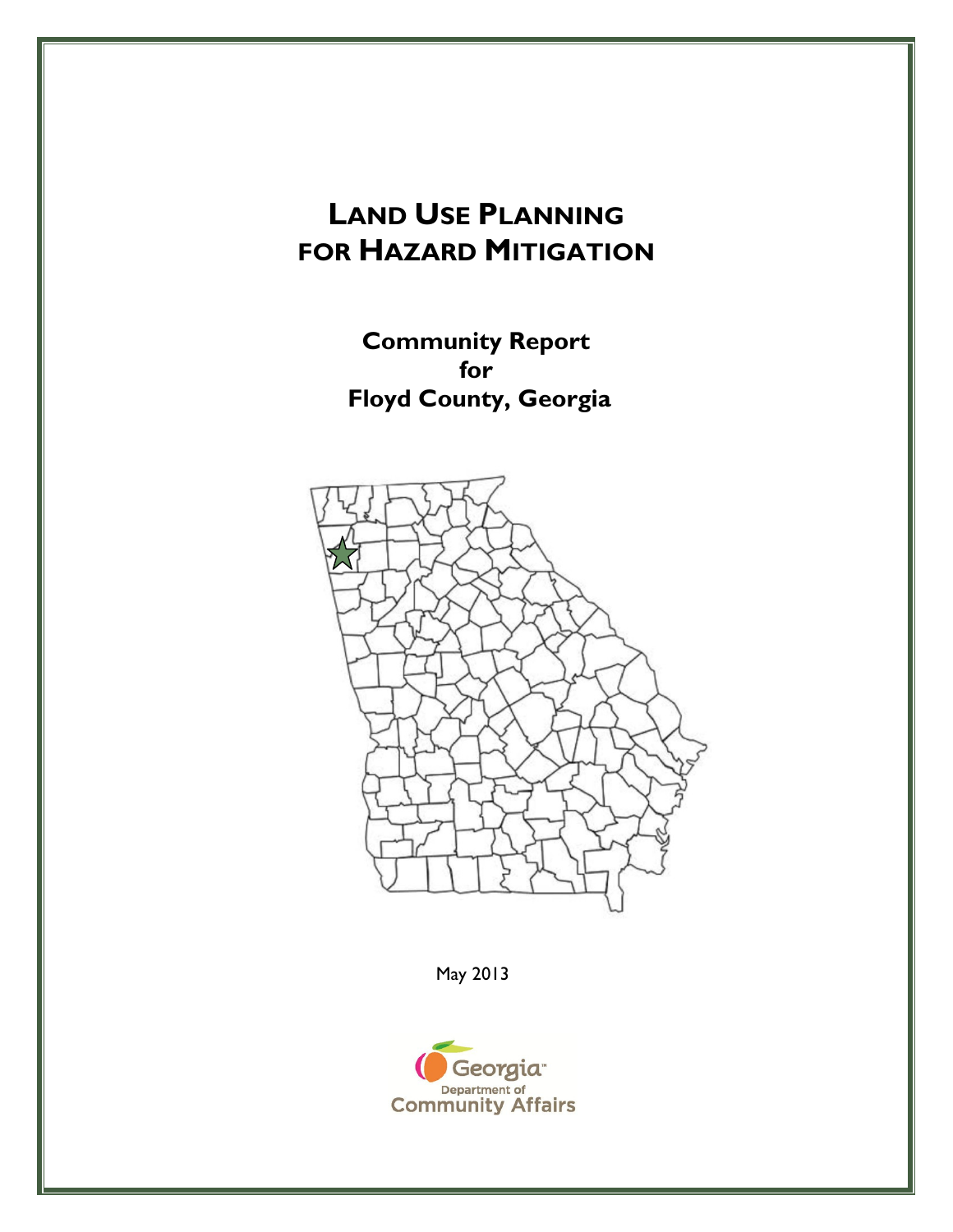# **ACKNOWLEDGEMENTS PAGE**

#### **GEORGIA DEPARTMENT OF COMMUNITY AFFAIRS**

Jim Frederick, Director *Office of Planning and Environmental Management*

Elizabeth Smith, AICP *Office of Planning and Environmental Management*

Dee Leclair, Disaster Resilient Building Codes Grant Project Manager *Construction Codes*

Terry Jackson, Director *Office of Mapping and Decision Support Systems*

#### **GEORGIA EMERGENCY MANAGEMENT AGENCY**

Terry Lunn, Director *Hazard Mitigation Division*

Dee Langley, Planning Program Manager *Hazard Mitigation Division*

AMEC Environment and Infrastructure, Inc., produced this document for the Georgia Department of Community Affairs under contract #42800-DCA0000002 with funding made possible by the U.S. Department of Housing and Urban Development's (HUD) Community Development Block Grant (CDBG) Program, Supplemental Disaster Recovery Funds, Forward Thinking Land Use (Grant# B-08-DI-13-0001).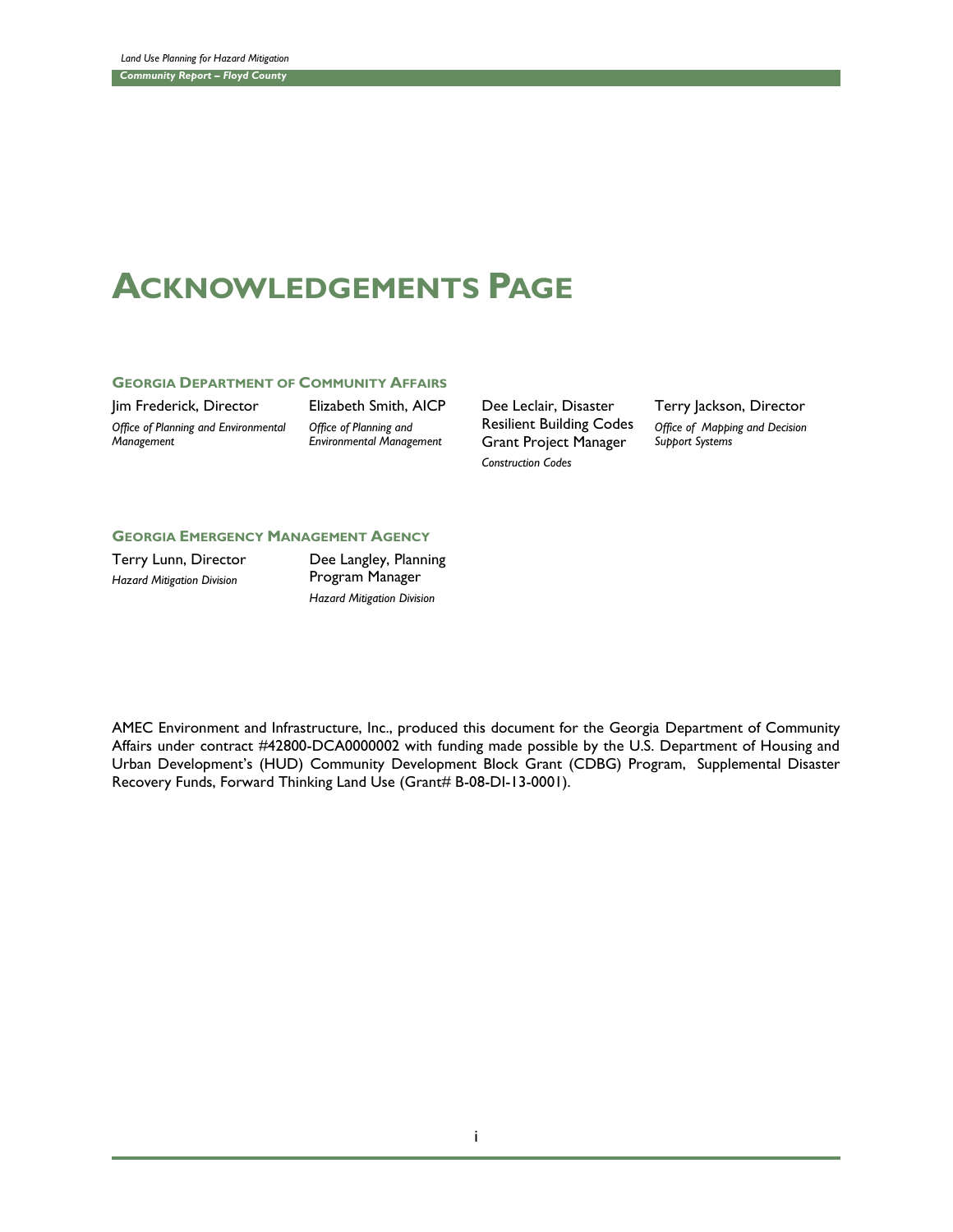## INTRODUCTION

In 2008 a presidential disaster declaration included 20 Georgia counties and 93 Georgia cities that were impacted by severe storms, tornadoes and flooding. To assist these counties and cities with their ability to prepare for future hazards and to be more disaster resilient by limiting the interruption of the hazards on the local community, the Georgia Department of Community Affairs (DCA) conducted a comparative analysis and assessment of the affected communities' 5 year hazard mitigation plans and 20-year local land use plans (comprehensive plans). Applicable regional plans were also evaluated.

Results of the analyses for each county are presented in Community Reports. Each report provides a framework for understanding the benefits of coordinating land use planning with hazard mitigation planning, and is organized into the following sections:

- 1. How To: Principles for Integration of Land Use Planning and Hazard Mitigation Planning
- 2. Key Findings: Comparative Plan Analysis
- 3. Recommendations: Next Steps for Your Community and Regional Commission

This Community Report specifically addresses Floyd County and the municipalities of Cave Spring and Rome. Floyd County and these municipalities are member jurisdictions of the Northwest Georgia Regional Commission (NWGRC).

## 2008 PRESIDENTIAL DISASTER **DECLARATION**

### SEVERE STORMS AND TORNADOES

Counties:

Bartow, Burke, DeKalb, Floyd, Fulton, Jefferson, Polk

### SEVERE STORMS AND FLOODING

Counties:

Bibb, Carroll, Crawford, Douglas, Emanuel, Glynn, Jefferson, Jenkins, Johnson, Laurens, McIntosh, Treutlen, Twiggs, Wilkinson